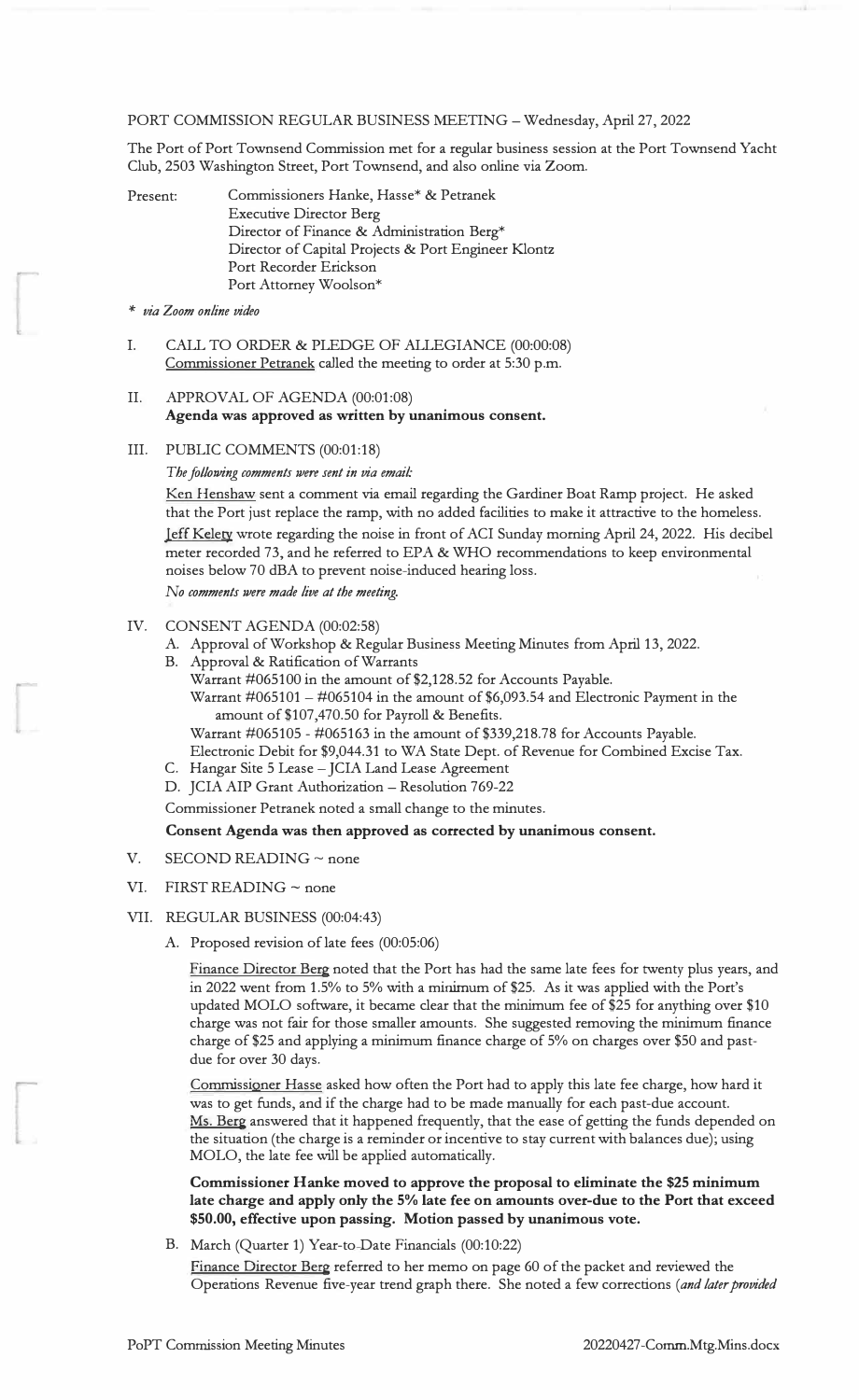*a corrected March 2022 Financial report & memo far the record, which differs from what was stated at the meeting).* She said that departmentally the yard continues to be the most robust revenue generator for the port, showing a 12% increase in revenues when compared to 2021, which is 56% of the total increase from last year.

Commissioner Hanke commented that the numbers looked good despite the pandemic, with approximately \$500,000 increase in revenue over 5 years and a \$270,300 increase in expenses for that same period, which is practically 2:1 in revenue vs. expenses, so good job!

Commissioner Hasse commented that she would like to see operation revenues and operation expenses in each of the 5 years together on the chart so the commission could easily see gross and net profit and show the trend of where the Port stands.

Finance Director Berg referred to page 61 of the packet and reviewed the expenses trend compared to the revenue trend, as Commissioner Hanke commented on, is a 2:1 ratio showing how we've grown in that five-year period. We've also grown in FTEs to build capacity for capital projects and improve customer service. She said debt service obligations had no activity for this report; one correction is that the title "total debt service for 2021" should be 2022. She stated the Port still has plans to retire these debts earlier in 2027, if things go as planned. She referred to page 62 which shows Capital Project Expenses Year-to-date. Commissioner Petranek suggested we add a column on this table showing amounts budgeted by project, as applicable. Ms. Berg reported that the Port's cash balances look healthy, with an increase of \$2.4 million in reserves; the majority of that increase is in IDD funds. The year-toyear decrease in unreserved cash is directly related to the 75-ton pay off in January 2022.

Commissionet Hasse asked Ms. Berg if she still felt the Port would be doing well after we begin spending the money set aside for large capital projects. Ms. Berg said she felt that the Port would be okay based on what is set aside for the jetty project, and in a worst-case scenario there is a \$7 million line of credit (LOC) as a bridge loan to temporarily fund deficiencies.

Commissioner Hanke noted the cost of a new 300-ton Travelift is currently approximately \$1.68 million and asked about planning for that expenditure.

Executive Director Berg said that staff hoped to bring a twenty-year look ahead to commission this fall, that would include capital projects and equipment expenses, with assumptions about how much they'll cost escalated to the future day when the Port will need them, as well as what the Port would contribute vs. grant dollars, then figuring out how much the Port needs to save each year to have the amount needed for the project or equipment in the year that the Port needs it. That would be the target balance of the Port-wide Capital Reserve Fund, which today has \$835,000. He said he was also working on an aggregation of all these future costs, with an assumption of approximately 20% of the full cost as the Port's matching requirement for grant funding. The US Dept. of Agriculture World Development State Director will be visiting our Port tomorrow and she will take a look at our 300-ton Travelift; her department has a way to fund them, bu: there are not a lot of funds available in the program.

Commissioner Hanke said metal is expensive, and costs are rising, and with inflation the cost of a replacement will be even higher than today; he suggested that the Port plan for this, based on what will go up in cost faster (e.g. breakwater or Travelift).

Commissioner Hasse asked about availability of electric Travelifts, and Executive Director Berg said there is a Beta version for \$2.6 million (\$1 million extra).

Finance Director Berg continued the review of the March YTD report by moving to page 63 of the packet where the financial statement showed the comparison of March 2021 & 2022 Operating Revenues & Expenditures Year-to-date, along with YID budget and variance to the budget. Overall operating revenues increased by 7.3% when compared to 2021 and 11% when compared to budget. Expenses year-to-date are about 10% greater than 2021 and 6% as compared to budget.

Commissioner Petranek asked whether the payment on the Line of Credit (LOC) for \$250,000 (Item D, page 64 of the packet) was Airport money. Ms. Berg confirmed that this was money used for the 2020 JCIA project, and the LOC was paid off in January 2021. Ms. Petranek asked Ms. Berg to explain the increase in marketing on page 63 in March of 2022 for \$17,000 compared to \$6,000 in 2021. Ms. Berg said the 2022 costs included legal ads, employment ads, and an increase in direct marketing like Scott Wilson's work-Port Reports, ads through the NWMC, 48° North, etc.

C. Update on consultant selection for Sims Way Gateway & Boatyard Expansion Project (00:32:53)

Port Engineer Klontz said that the Port is working in cooperation with Jefferson County PUD#l and the City of Port Townsend on this project and has taken the lead on the selection of the consultant to provide engagement services for stakeholder meetings. Port staff interviewed the two firms who bid on this project, and the best of the two was SCJ Alliance.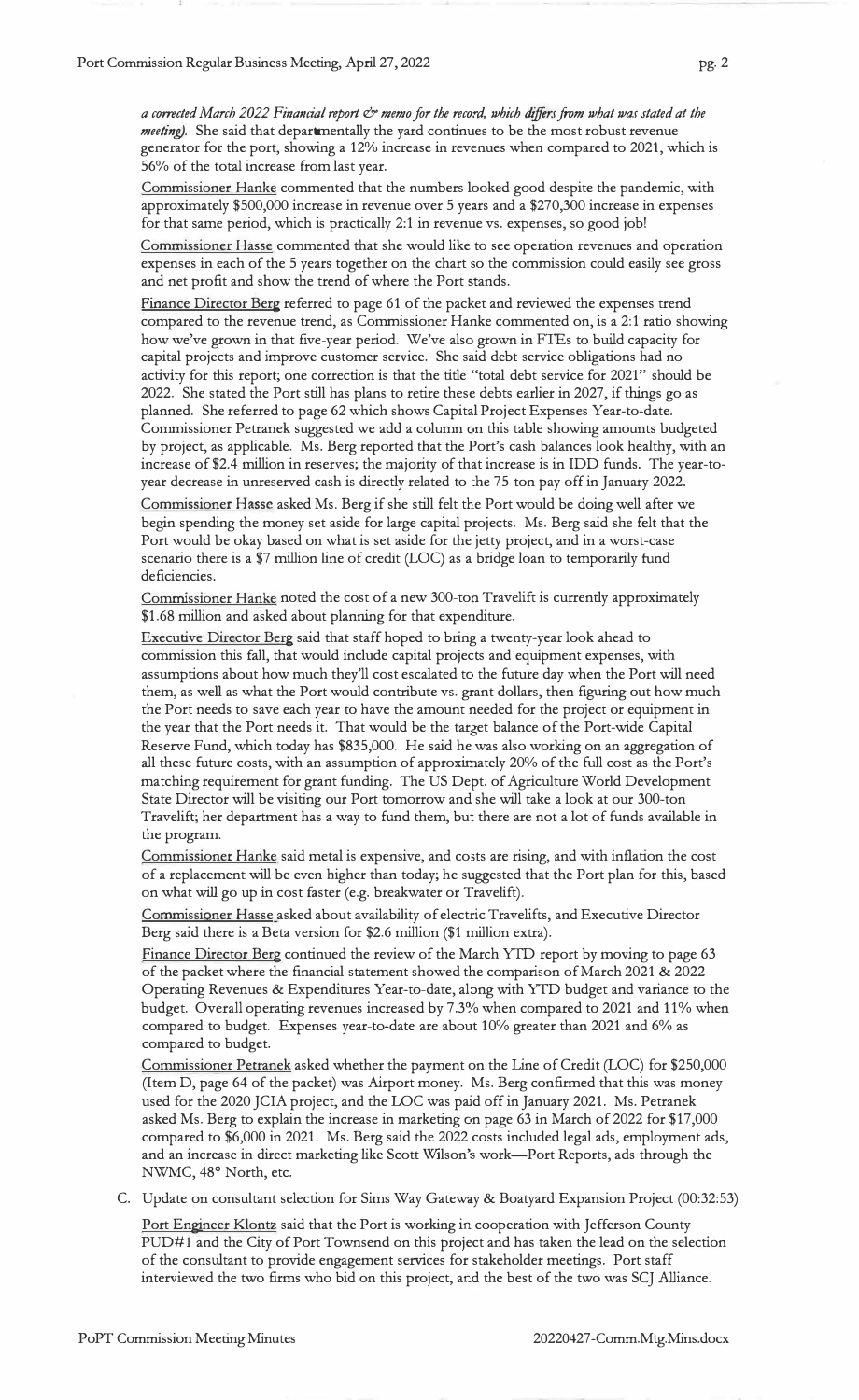Commissioner Hanke asked about the timeline for the project, and Mr. Klontz said that by late August they would have a good understanding of the project concept, so that in September the stakeholder group can start to present to PUD what the plan is and how it will impact power lines, with work potentially being done in the summer / fall of 2023.

Commissioner Petranek asked why SCJ Alliance had been chosen, and Mr. Klontz said they have a landscape architect who was part of the Gateway Development Plan 30 years ago so there is continuity there; they also brought a tree expert to the table with extensive experience.

Commissioner Hasse asked if the Port had gotten ahead of itself by declaring our vision of this project in order to get the funding, before we had asked the community for their input.

Executive Director Berg said he couldn't imagine it playing out differently, because at the key points in time we were acting with the understanding that there was an emergency to be handled in the moment. The PUD had the authority to address the emergency immediately without any input from the community, but instead stopped the process of tree removal and de-powered the high-voltage lines; this cost the Port \$50,000 in an insurance claim for damages during a power outage. He said at the time it wouldn't have been possible to engage with the community; we had a hazard that was threatening the life and safety of Port employees and tenants as a fire danger with burn marks on poplars. He commented that although we're getting input from the community, it's unlikely we'll get broad consensus that removing long-standing poplars is a good thing to do, and this is a significant project in terms of look and feel of the result. He also said that there had been lots of discussions at multiple public meetings with no public comments until there was an article in the paper. He underscored that there are lessons to be learned and more opportunities to engage with the community as we imagine any project big enough for a multi-jurisdictional engagement.

Commissioner Pettanek said that Jefferson County PUD could have just removed the tree, and they are literally putting themselves out on a limb, because their job is to safely and reliably provide power to Jefferson County. She said PUD staff had reached out to the City and Port to see if we could all work together on a project and make lemonade out of lemons.

## VIII. STAFF COMMENTS (00:49:05)

Executive Director Berg commented on events from his calendar:

- Former Commissioner Herb Beck had passed away; his service and memorial will be on Saturday May 7. After 36 years of services as a Port Commissioner, his family requested the use of the Port logo on his gravestone.
- The USDA World Development State Director visit April 28, when he will mention the 300-ton Travelift, as they have a fund for this purpose which would require 35% match; however, the state has allocated only a few hundred thousand dollars for this fund.
- He will be meeting with Congressman Kilmer on May 6 to talk about Boat Haven main breakwater and west expansion of 3.7 acres of the boatyard (which includes construction of a stormwater facility to address the City and State's water that appears to have been dumped on Port property and created a non-jurisdictional wetland, and the construction of a couple of workspaces for 300-ton lift accessible work). He said he was hoping to achieve a sense that this might be a project for 2023 congressional spending request.
- He will attend the WPPA Spring Meeting next week, May 4-6, travelling there immediately following the Quilcene evening meeting on May 3.
- On May 9 he will attend a Gardiner Community meeting put together by Jefferson County Commissioner Brotherton regarding the Gardiner Boat Launch, and uplands.
- On May 18 & 19 the Commission Retreat will take place in the Point Hudson Pavilion building; from  $10:00$  am  $-3:00$  pm both days.

Mr. Berg added that the boatyard continues to be very busy and working beyond capacity.

Director of Capital Projects Klontz reported that on Tuesday, May 3 he was hosting a contractors' open house for the Point Hudson Jetty project (not open to the public), which is right before the Community meeting in Quilcene that evening. He commented that the Statements of Qualifications are due on May 10 for the Boat Haven Stormwater Improvement project.

Director of Finance and Administration Berg commented that Jeanine Johanson had been hired as the next Accounts Receivable person, replacing Jean Jameson, and that staff were in negotiations to hire a person to replace Karen Erickson, Port Recorder. She reported that she had finished the 2021 Annual Report, to be audited in 2023, and it will be on the website soon. She said a financial model had been created for Quilcene to project potential impacts of different scenarios based on potential revenue, expenditures, projects, and types of funding. As a comparison to Quilcene, this model will be populated with Boat Haven Marina data since it is profitable. We plan to use this model for each department Port-wide for the 2023 budget.